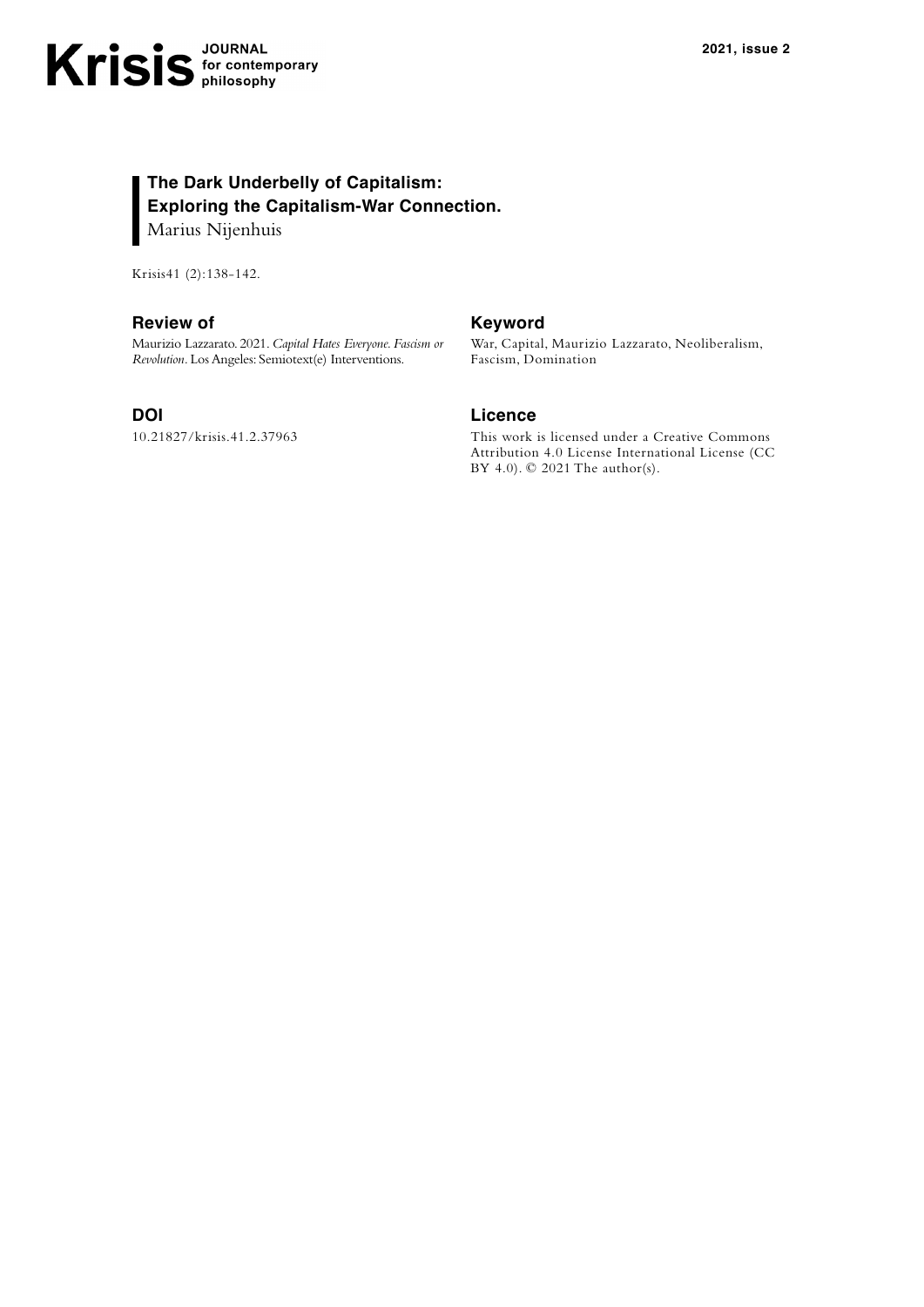# **The Dark Underbelly of Capitalism: Exploring the Capitalism-War Connection.** Marius Nijenhuis

Kant famously wrote that "the spirit of trade […] cannot coexist with war" and that liberal capitalism creates "perpetual peace" (1795, 92). More recently, it has again become popular to argue that liberal capitalism is 'the best' system of government. Fukuyama (1992) famously heralded Western liberal democracies as "the end of history", and proponents of democratic peace theory argue that liberal capitalism creates peace and prosperity (see for example Mousseau 2019). The well-known post-workerist Maurizio Lazzarato approaches the capitalist system from the opposite angle by exploring the connection between capitalism and war. Over the last decade, Lazzarato (2012; 2014; 2015) has explored the subjectivation and enslavement inherent to capitalism and the way in which !nancialization and indebtedness operate as particularly insidious mechanisms of control. In *Capital Hates Everyone: Fascism or Revolution* (2021)*,* Lazzarato takes a particularly radical approach. In this book he draws on Deleuze and Guattari, Foucault, and Marx, among others, to argue that capitalism has an inherently violent and conflictual nature. He uses the book to argue that capitalism cannot be understood separately from historical and contemporary fascisms.

One reason for why capitalism continues to appear so peaceful and non-violent is specific to the neoclassical economic theory that dominates our contemporary understanding of capitalism. Within neoclassical economics, capitalism is typically understood as a system of free and (formally) equal economic actors that enter into peaceful and mutually beneficial exchanges. Graeber  $(2011, 21-41)$  argues that this view of the economy results from "the myth of barter", the idea that capitalism originated when one farmer needed milk and the other needed vegetables, leading these equal parties to barter their goods for mutual benefit. However, in practice capitalism has a dark underbelly of violence and exploitation which it hides through its veil of formal freedom and equality. Marx already noted that a prerequisite for capitalist relations was "primitive accumulation", the expropriation of land and property and their concentration in the hands of the few (1867, 873-876). In this regard, Marx (1867, 878-895) used the famous example of the British "enclosure movement" and the violent expropriation that this land-grabbing of the commons by the wealthy constituted.

More recently, various scholars have noted how violent dispossession continues to function under capitalism (see Harvey 2003; Li 2014). Thus, many capitalist exchanges, especially those done in and through the Global South, are made possible via violence or the threat thereof. Moreover, private property is itself constituted and maintained through violence and coercion. As Graeber (2011, 160) remarks, "think about what would happen if you were to insist on your right to enter a university library without a properly validated ID". Under capitalism there exists a comprehensive juridico-political system of coercion and force without which existing property relations would break down (Cohen 2011). Moreover, real-world capitalist relations are almost always characterized by unequal power relations due to past oppression, rendering racial, sexual, and other forms of exploitation possible through the vehicle of the 'free' and 'equal'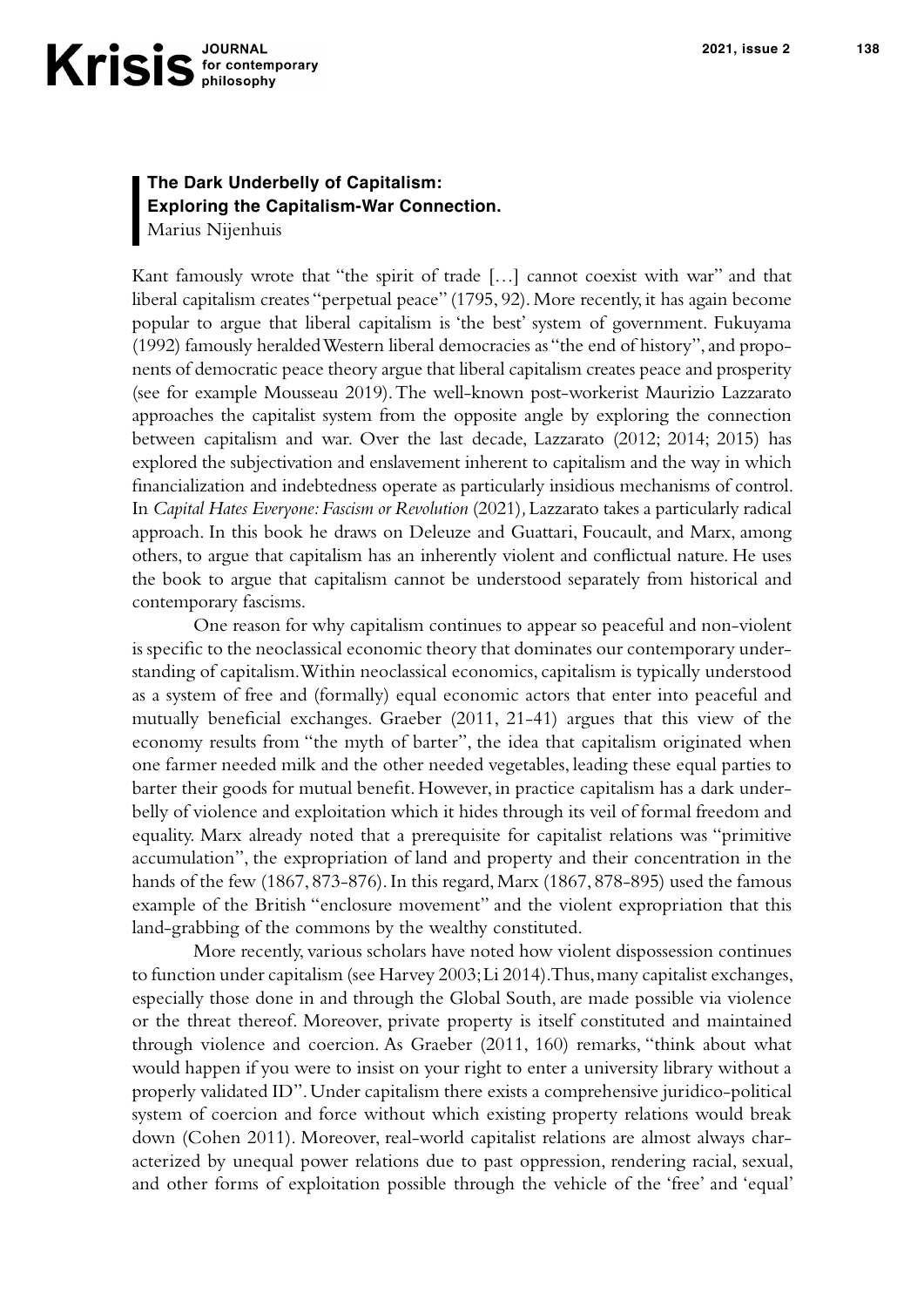capitalist system (Mills 2017, 113-135). Is it any wonder, then, that many academics in Western Europe are white, whereas the cleaning staffs in the universities often consist of people of color?

In *Capital Hates Everyone*, Lazzarato takes inspiration from Foucault's 1975-1976 *Society Must Be Defended* (2003) lectures, in which Foucault approached power relations through the prism of civil war. Lazzarato contrasts this approach with how Foucault analyzed neoliberalism in his 1978-1979 lectures on *The Birth of Biopolitics* (2008) as a predominantly non-violent governmentality, viz., as a non-violent "art of government" (Foucault 2007, 92), that mostly relies on incentives and stimuli, rather than coercion and force, to govern behavior. Foucault argued that neoliberalization entails the subjectivation of individuals into "entrepreneurs of the self", always concerned with growing their 'human capital' by becoming fitter, happier, more productive (2008, 226). In this way, neoliberalization transforms how we operate within the economic system and within (formerly) non-economic realms of life like health, fitness, and relationships. Lazzarato criticizes authors such as Dardot and Laval (2014) and Brown (2015; 2019) who, inspired by *The Birth of Biopolitics*, understand neoliberal capitalism as predominantly non-violent (Lazzarato 2021, 27-28). Lazzarato, in contrast, argues that all capitalisms, including neoliberal capitalism, have a violent undercurrent which consists of interrelated but irreducible (literal and figurative) wars on the basis of class, race, and gender. In the words of McClanahan (2017, 512), the idea that neoliberalism is characterized by subjectivation rather than force seems to be the standpoint of "the subject who polishes her college application, who selects among schools for his kid, who improves her scholarly CV through obtaining national grants". It is emphatically *not* the standpoint of a Chinese worker screwing in backplates of iPhones for 29 days a month.

Lazzarato uses the first two parts of *Capital Hates Everyone* to construct a post-workerist conception of capitalism that is influenced by Deleuze and Guattari's (1987) theory of machines. Lazzarato understands capitalism as "a series of devices for machinic enslavement and […] social subjection" (2006). These machinic assemblages are not technological per se, as there are various kinds of machines (technological, social, economic) that shape our lives. In Lazzarato's conception of capitalism, capital and labor are always at war, with putative social stability only being the result of one faction's temporary dominance. Lazzarato argues that within contemporary neoliberalism, which is characterized by the far-reaching financialization of our everyday lives and a dominance of capital over labor, our democracies are rendered increasingly illiberal by the dominance of the "capitalist war machine" that turns everything and everyone into cogs of capital's machine (2021, 165). Thus, Lazzarato explains how even leftist parties like Brazil's Worker's Party have become unable to escape the logic of financialization, as it has relied on debt as a means to give the poor access to essential services (31-40). Lazzarato argues that the resentment, frustration, and isolation of the "indebted men" that are created by this financialization only fans the flames of the new fascisms of Trump, Bolsonaro and friends (see Lazzarato 2012; 2015). Given the logic of war underlying capitalism, Lazzarato argues, these new fascisms are "the other face of neoliberalism" (2021, 9), and they are not some perverse neoliberal side-effect or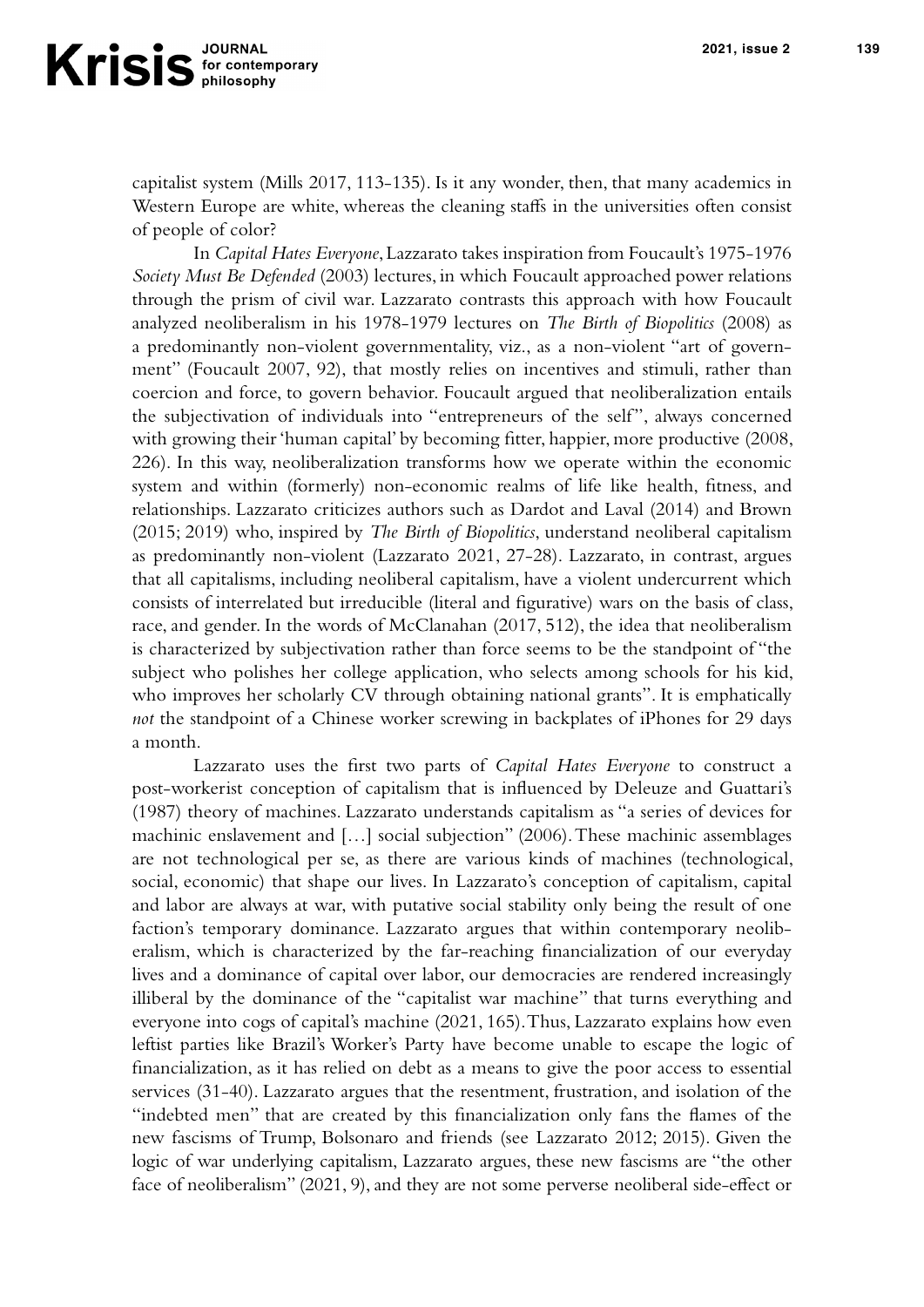"neoliberal Frankenstein", as Brown (2019) argued. In this regard, Lazzarato points to the affinity of some neoliberals for right-wing dictators  $-$  Hayek infamously preferred a "liberal dictatorship to a democratic government devoid of liberalism" (Caldwell and Montes 2015, 44; Lazzarato 2021, 46-47) – and Lazzarato points to older syntheses of capital and fascism (like Nazism) to argue that the new fascisms are merely the other side of neoliberalization (2021, 41-46).

Lazzarato's examination of capitalism via the prism of war helps underscore the looming conflicts, the violence and exploitation, as well as the possibilities for revolution, that underly a capitalism of ever-deepening cleavages between winner and loser, subaltern and dominant, colonized and colonizer, man and woman, Dalit and Brahmin. Thereby, he lays bare the nasty and brutish side of capitalism. At the same time, and perhaps due to his Marxist sympathies, Lazzarato also risks developing a kind of totalizing theory which Foucault (2007, 6), as well as other postmoderns like Lyotard (1984), rightly criticized as inadequate for understanding social reality. The attempt to collapse all instances of capitalism into an all-encompassing theory of 'capital' and 'war', of 'fascism' and 'revolution', creates an understanding of society which is not equipped to cope with the multiplicity of social reality. It renders both capitalism and war as unitary and monolithic processes with always and everywhere the same underlying dynamics. One could therefore ask Lazzarato: How should we understand the "varieties of capitalism" and the "varieties of neoliberalism" which exist in different countries in regard to his seemingly totalizing theory of 'capitalism' (Hall and Soskice 2001; Birch and Mykhnenko 2009)? Has there been no relevant improvement between the capitalism of, say, the colonial period, and the capitalism of the twenty-first century? And does Lazzarato not underestimate the power that certain players have under neoliberalism to influence the underlying capitalist dynamics for the better, and to rein capital in a bit, as one could argue might be reflected by the recent agreement on an international corporate tax rate by the G7 (Rappeport 2021)?

Lazzarato uses the third and final part of the book to critique the limitations of the 'post-68 movement' in philosophy, by which he refers to, among other things, French Theory and Postcolonial Theory. What Lazzarato argues for, in our current predicament, is not just a social revolution that contests contemporary subjectivities and normalization processes, which is the focus of much post-68 thought, but also a political revolution 'beyond capitalism' (2021, 233). Making the Chinese workers at Foxconn or the Bangladeshi slaves in Qatar aware of their subjectivity and the normalizing forces at play, in so far as they are not already aware of these things, is in itself insufficient for freeing them from their predicament and will only make their lives appear more miserable. Hence, the exploited and enslaved (the Global North's precariat and proletariat, the Global South, people of color) do not just require a "revolutionary theory" which exposes relations of domination and subjectivation, they also need "a theory of revolution" which contains "strategic principles" to successfully establish the new world (Lazzarato 2021, 235).

There is a certain risk in revolutionary theories becoming disconnected from theories of revolution, which can be seen clearly under neoliberal capitalism. The social revolutions that have been brought about by the post-68 movement, however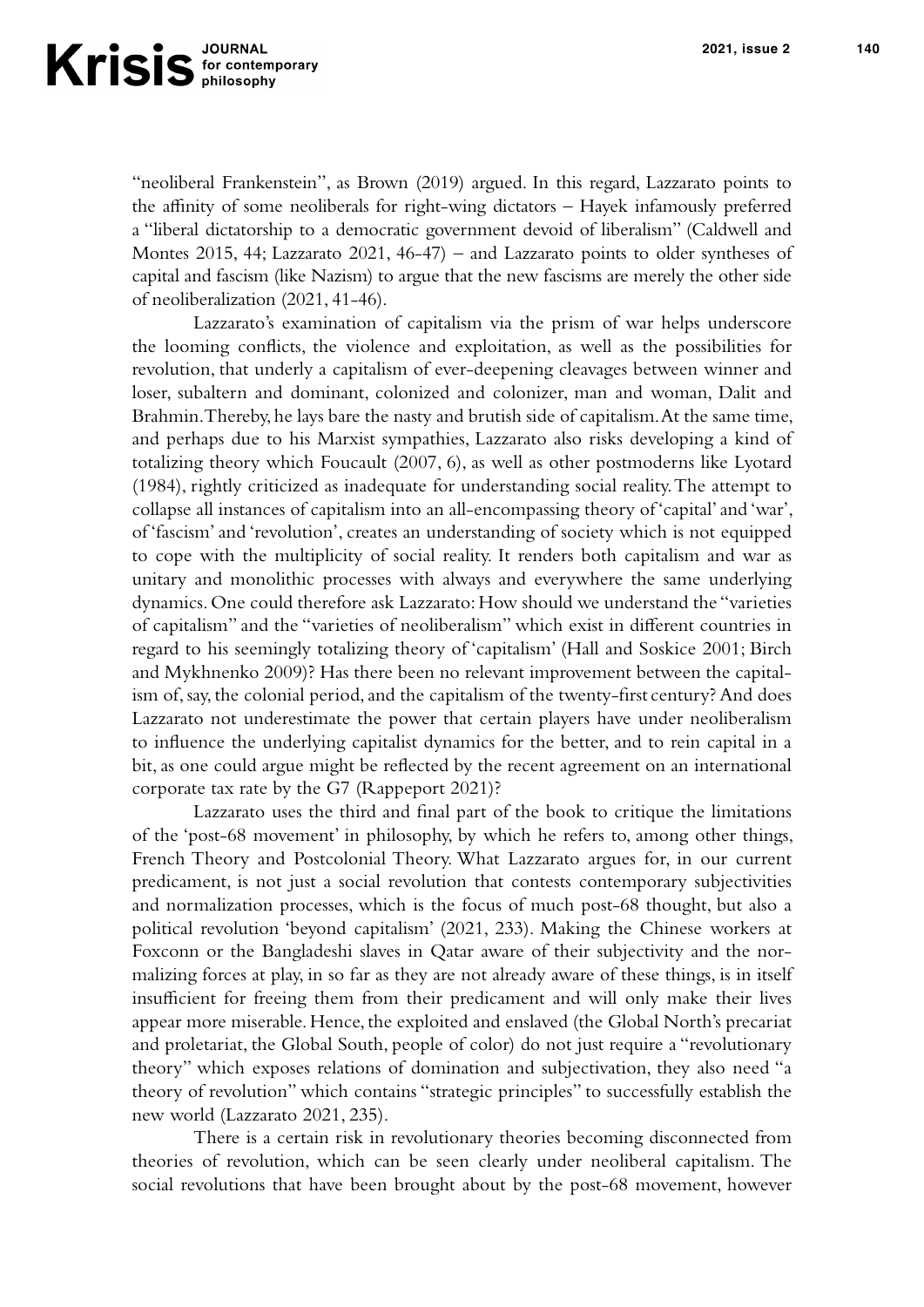emancipatory they may be, have again and again been co-opted by the dynamics of capitalism and put to use to hide capital's ugly face. Thus, the struggle against racism is co-opted for promoting one's global sports organization whilst simultaneously sponsoring large-scale slavery; LGBTQI+ rights are turned into something for selling electronic devices which are made on the backs of Chinese workers; and women's emancipation is deployed as an electoral slogan to push neoliberal economic policies that disproportionately harm welfare dependents. Lazzarato in this respect criticizes techno-optimists by arguing that technology and automation also will not free us from the "capitalist war machine" (2021, 165). Any technological machine, Lazzarato argues, is always already embedded in, and put to use by, the social machine (the "war machine") of capital (2021, 119). What we need is thus a social and political revolution away from capitalism, not merely 'technological innovation' by way of capital. Capitalism, then, is in some sense akin to 'The Blob': it is a depersonalized monster that consumes everything (technologies, social movements, etc.) in its path only to become stronger, bigger, and more dangerous for it. At the same time, real social change tends to disappear somewhere over the horizon.

In my view, Lazzarato should be careful of creating the impression that the post-68 movement has failed to connect its problematization of subjectivation with systematic critiques of capitalism and with revolutionary theories directed at toppling capitalist power relations. Whereas Foucault has mostly kept a 'safe' distance from Marxism, many post-68 scholars have never hidden their affinity for, and connection to, Marxism. The important task, then, should not be to chastise this or that social movement or intellectual for failing to focus on how to move beyond capitalism. Rather, we should attempt to find a space where "revolution", viz., a movement for bringing about a society beyond capitalism, and "becoming-revolutionary", viz., creating the revolutionary subject aware of his or her domination, can come together in a fruitful manner (Lazzarato 2021, 232). What we need in this regard is a 'revolutionary theory' that is produced by "future revolutionaries", and which enables these 'victims of capital' to become a revolutionary body whilst simultaneously offering "specific strategic principles" for reaching a world beyond capitalism (2021, 235). Given the multiplicity of cross-cutting cleavages that run through the social groups which potentially form the revolutionary social body, however, this will be an extremely difficult task, but considering the urgency of what Lazzarato (2021) calls our "apocalyptic times" (7), it might well be the most pressing task within social and political philosophy today.

## **Literature**

- Birch, Keane and Vlad Mykhnenko. 2009. "Varieties of Neoliberalism? Restructuring in Large Industrially Dependent Regions across Western and Eastern Europe." *Journal of Economic Geography* 9 (3): 355-380. [https://doi.](https://doi.org/10.1093/jeg/lbn058) [org/10.1093/jeg/lbn058](https://doi.org/10.1093/jeg/lbn058)
- Brown, Wendy. 2015. *Undoing the Demos: Neoliberalism's Stealth Revolution*. New York: Zone Books.
- Brown, Wendy. 2019. *Neoliberalism's Frankenstein: The Rise of Antidemocratic Politics in the West*. New York: Columbia University Press.
- Caldwell, Bruce, and Montes, Leonidas. 2015. "Friedrich Hayek and His Visits to Chile." *The Review of Austrian Economics* 28 (3): 261-309. <https://doi.org/10.1007/s11138-014-0290-8>